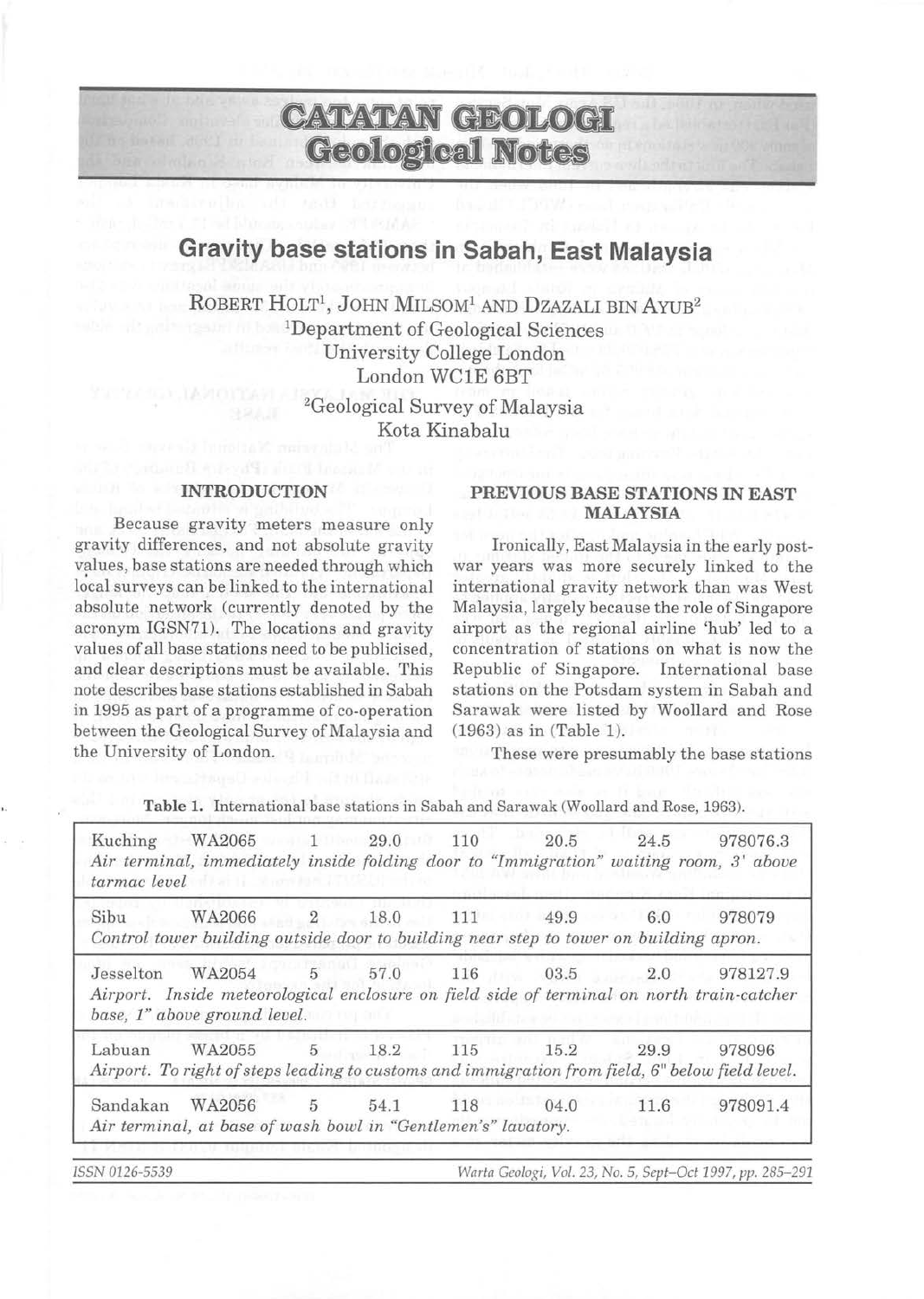used when, in 1964, the US Army Map Service (Far East) established a regional gravity network of some 300 new stations in northern and western Sabah. The link to the then current international system was strengthened in 1966 when the West Pacific Calibration Line (WPCL) linked Fairbanks in Alaska to Hobart in Tasmania via Vladivostock, Tokyo and Canberra. In Malaysia, WPCL stations were established at the University of Malaya in Kuala Lumpur (WPCL value 978 048.96 mGal) and in Kuching. Additional loops in 1970 and 1971 produced an adjusted value of978 075.32 mGal for Kuching and a new value of978 095.02 mGal for Labuan. The absolute gravity values listed in most international data bases for the USAMS(FE) survey are thought to have been referenced to this value for the Kuching base. The University of Malaya base was subsequently incorporated into the current IGSN71 network with a value of 978 034.41 mGal. This is 14.55 mGalless than the WPCL value and implies the need for a similar adjustment to the linked stations in East Malaysia. The shift is slightly greater than the 14 mGal correction usually applied to convert Potsdam to IGSN71 values and was therefore presumably obtained as a result of additional measurements.

A serious drawback to the WPCL was that virtually all stations were at international airports, often 'airside' of Customs and Immigration. Increased security precautions introduced since 1966 have made access to such stations difficult, and it is also rare to find airports which have changed so little that the WPCL stations can still be identified. These problems are common to virtually all airport stations, including Woollard and Rose WA2054 at the original Kota Kinabalu (then Jesselton) airport. StJohn (1981) re-occupied this latter station (at what is now known as 'Lapangan Terbang Lama') and backed it up with a'landside' excentre a short distance away, with the recommendation (unfortunately apparently ignored) that additional excentres be established in more secure locations. When the airport was visited in 1995, StJohn's excentre was found to lie within a partially excavated building site. Although the original airside station could not be precisely located, an approximate tie was made by reading the gravity meter at a point some ten metres away and at what must have been a very similar elevation. Comparison with the value obtained in 1995, based on the new link between Kota Kinabalu and the University of Malaya base in Kuala Lumpur suggested that the adjustment to the USAMS(FE) values should be 13.7 mGal, rather than 14.55 mGal. The average discrepancy between 1995 and USAMS(FE) gravity stations in approximately the same locations was also found to be close to 13.7 mGal, and this value has therefore been used in integrating the older data with the 1995 results.

# THE MALAYSIA NATIONAL GRAVITY BASE

The Malaysian National Gravity Base is in the Makmal Fizik (Physics Building) of the Universiti Malaya in the suburbs of Kuala Lumpur. The building is situated behind and to the left of the main Fakulti Sains block and opposite the building housing the Geology Department. A printed station description sheet is available but the sketch map no longer corresponds very closely to the situation on the ground. Modifications to the laboratories have resulted in a new doorway being opened up immediately next to the station site, and the concrete benches and darkroom mentioned in the original description have been removed. A sign by the new door indicates that this area is now the 'Makmal Plasma'. There were in 1995 still staff in the Physics Department who could guide visitors to the gravity station, but this situation may not last much longer. Moreover, further modifications could destroy the site, thus removing the only direct Malaysian link to the IGSN71 network. It is therefore desirable that an excentre be established by repeated ties to the existing base and that new description sheets be prepared for both stations. The nearby Geology Department would seem an ideal location for the excentre.

The precise reading point in the Makmal Plasma is indicated by a brass plaque on the floor, inscribed:

GRAVITY STATION UNIVERSITY OF MALAYA PHYSICS LAB REF JPNM G4176

whereas on the data sheet the station is designated 'Kuala Lumpur 02631 B IGSN 71'.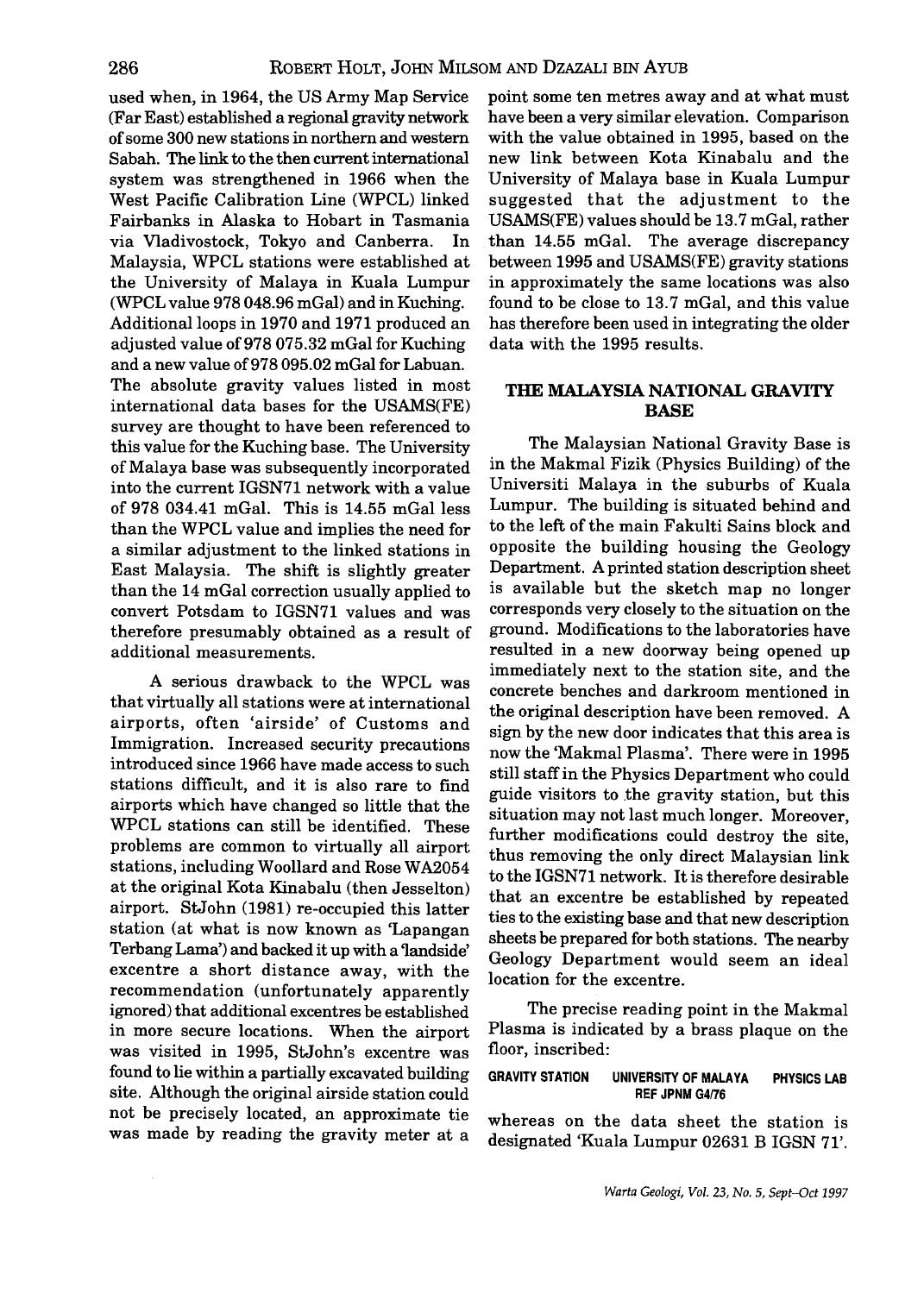This discrepancy, taken together with the differences between the station description and the site marked by the brass plaque, raise some doubts as to whether the two sites actually are the same. These doubts are reinforced by the discrepancy between the expected IGSN71 value, based on the standard Potsdam/lGSN71 conversion factor of 14.0 mGal, and the 14.55 mGal value quoted by StJohn (1981). It is clearly desirable that the Kuala Lumpur base be linked much more securely to the international system.

## **1995 SABAH GRAVITY TIES**

The 1995 regional gravity survey employed the low drift LaCoste-Romberg geodetic gravity meter G90, owned by Imperial College, London. This meter was read at the University of Malaya base on 5 July and again, following completion of the survey work in Sabah, on 7 August. Total drift during this period of 33 days was less than 2 mGal and was monitored at a base in the Sungei Wang Hotel in central Kuala Lumpur and a number of bases in Sabah..

The most important of the Sabah bases is the station at the Geological Survey building in Kota Kinabalu, and it is recommended that this be adopted as the primary gravity base for Sabah. Other described and reoccupiable bases were established in Telupid, Lahad Datu, the Danum Valley Field Centre, Tawau, Luasong and Tambunan (Figs. 2a and 2b). The currently accepted Principal facts for these bases are listed in Table 2. The network (Fig. 1) was created using a system of forward looping. Thus, a new station was established at Telupid en route from Kota Kinabalu to Lahad Datu, where a second new station served as a base for a number of days. Side loops from Lahad Datu allowed bases to be established at the Danum Valley Field Centre. From Lahad Datu a loop included a temporary site at the Semporna-Tawau road junction which was reoccupied from Tawau after the base had been moved there. A loop from Tawau then reached to the forestry base at Luasong, which was in turn used as a base for three loops, one of which included a temporary site at the forestry centre at Tongood. From Tongood the survey was tied back to Telupid and thence to Kota Kinabalu. An additional loop from Kota Kinabalu allowed a base to be established at Tambunan.

The weakest section of the network is the direct link from Telupid to Lahad Datu, since this road was used once only, in one direction only, with closure back to Telupid 17 days later. The link between the western and eastern sides of Sabah was therefore reinforced by a direct tie between Lahad Datu and Kota Kinabalu using the scheduled air service. Although the main loop extended over a period of 19 days, the absence of tares, the use of multiple repeat readings throughout the survey and the existence of the air tie has allowed gravity values relative to Kota Kinabalu to be estimated at all loop bases with estimated uncertainties of no more than 0.04 mGal. This estimate is believed to be valid even though completion of the main loop had to be delayed for 16 hours because the first attempt at reoccupation in Kota Kinabalu, at 1423 on 31 July, was affected by long period ground vibrations associated with the Antofagasta earthquake which occurred about a quarter of an hour earlier. Since various phases and modes of this shock wave were expected to arrive over a considerable period, the loop was not finally closed until early the following day.

In 1996, during the Geological Society of Malaysia annual meeting in Kota Kinabalu, the base at the Geological Survey Office was tied to the current Kuching base by U.W.A. Sirisena, using a LaCoste-Romberg model G gravity meter belonging to the Geological Survey of Malaysia.

#### **RECOMMENDATIONS**

A start has been made on developing a gravity base network for Sabah. However, the network does not yet reach international standards, because of the small numbers of links supporting the network, and also because of uncertainties associated with the Malaysian National Base in Kuala Lumpur. The following recommendations are therefore made.

1. An inscribed brass marker plaque should be positioned on the site of the main Sabah base in the Geological Survey offices in Kota Kinabalu.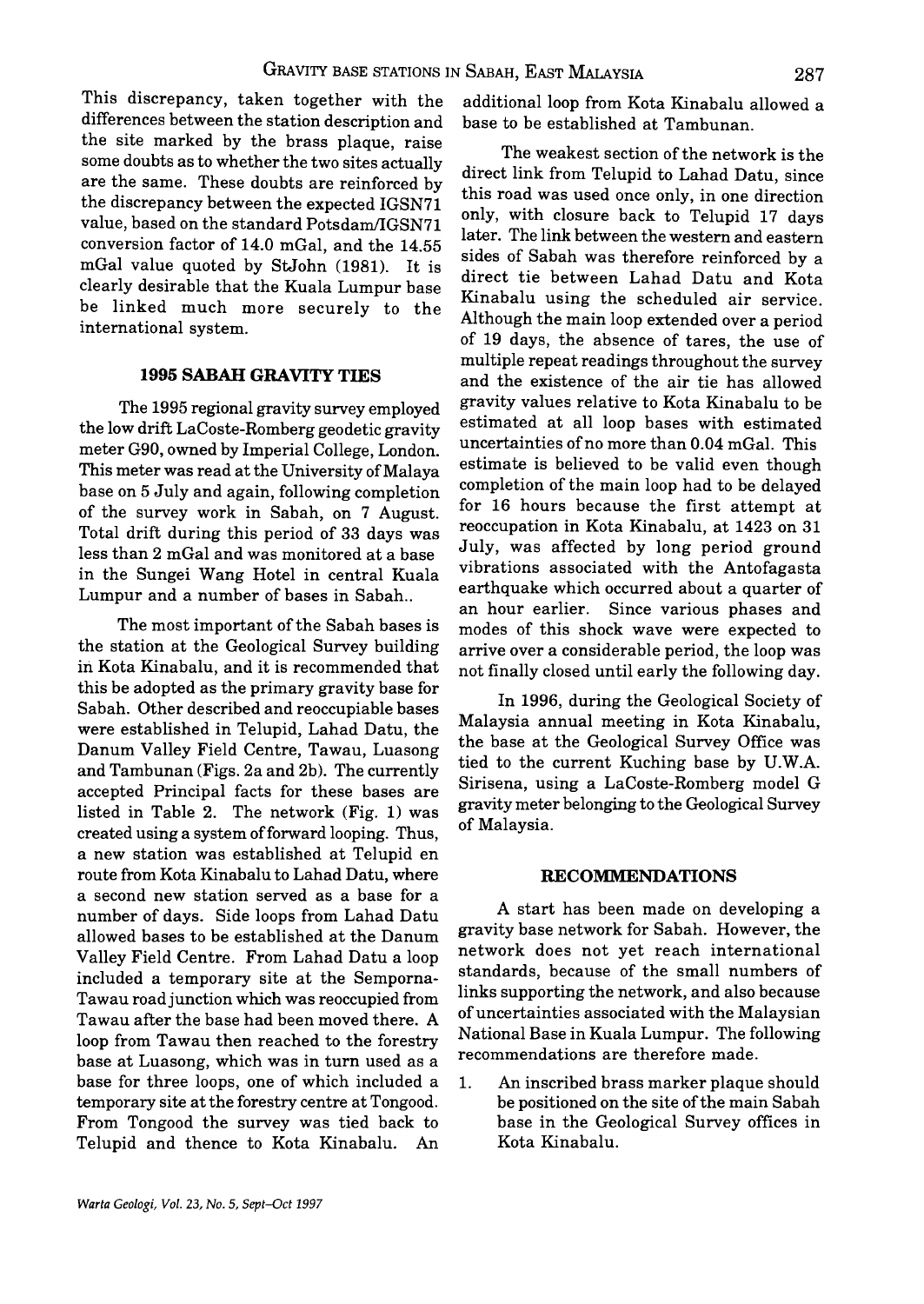| <b>Station No.</b> | Location      | Latitude         | Longitude | Height (m) | Observed g |
|--------------------|---------------|------------------|-----------|------------|------------|
| 9502.9002          | Kota Kinabalu | $5^{\circ}07.53$ | 116°04.43 | 3.4        | 978112.19  |
| 9502.9028          | Telupid       | 5°37.68          | 117°07.86 | 100.7      | 978151.66  |
| 9502.9029          | Lahad Datu    | $5^{\circ}01.58$ | 118°20.01 | 6.1        | 978156.53  |
| 9502.9059          | Danum Valley  | $4^{\circ}57.83$ | 117°48.17 | 154.5      | 978064.12  |
| 9502.9060          | Danum Valley  | 4°57.83          | 117°48.16 | 162.9      | 978062.75  |
| 9502.9169          | Tawau         | $4^{\circ}14.80$ | 117°52.93 | 1.9        | 978112.93  |
| 9502.9170          | Tawau         | $4^{\circ}15.72$ | 117°53.04 | 14.3       | 978110.89  |
| 9502.9185          | Luasong       | $4^{\circ}36.60$ | 117°23.71 | 134.1      | 978042.45  |
| 9502.9243          | Luasong       | 4°36.60          | 117°23.68 | 134.1      | 978042.48  |
| 9502.9301          | Tambunan      | $5^{\circ}40.17$ | 116°21.93 | 575.3      | 977939.97  |

Table 2. Principal facts for Sabah gravity bases.



Figure 1. Gravity base stations in Sabah.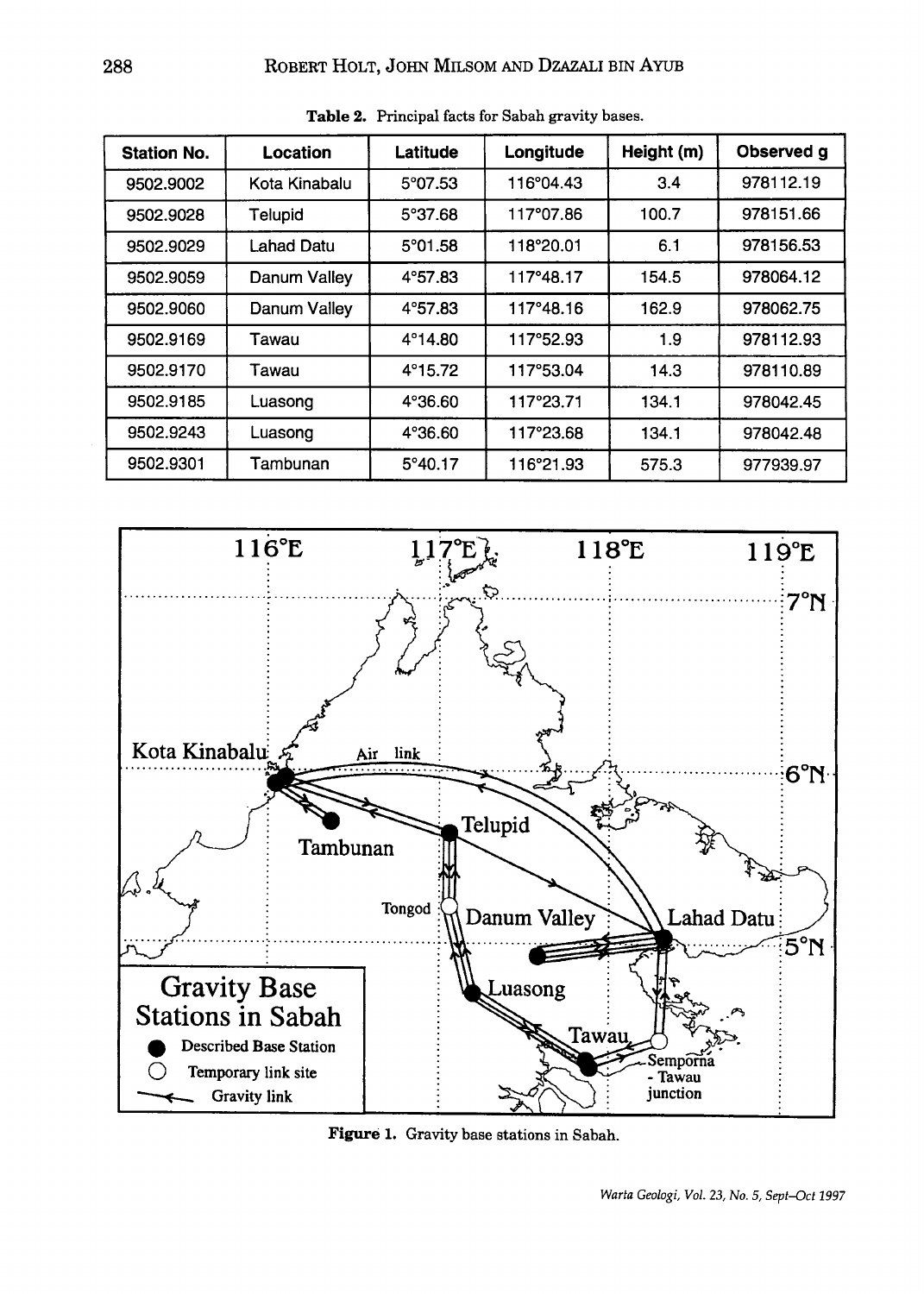

Figure 2a. Locations of the gravity base stations.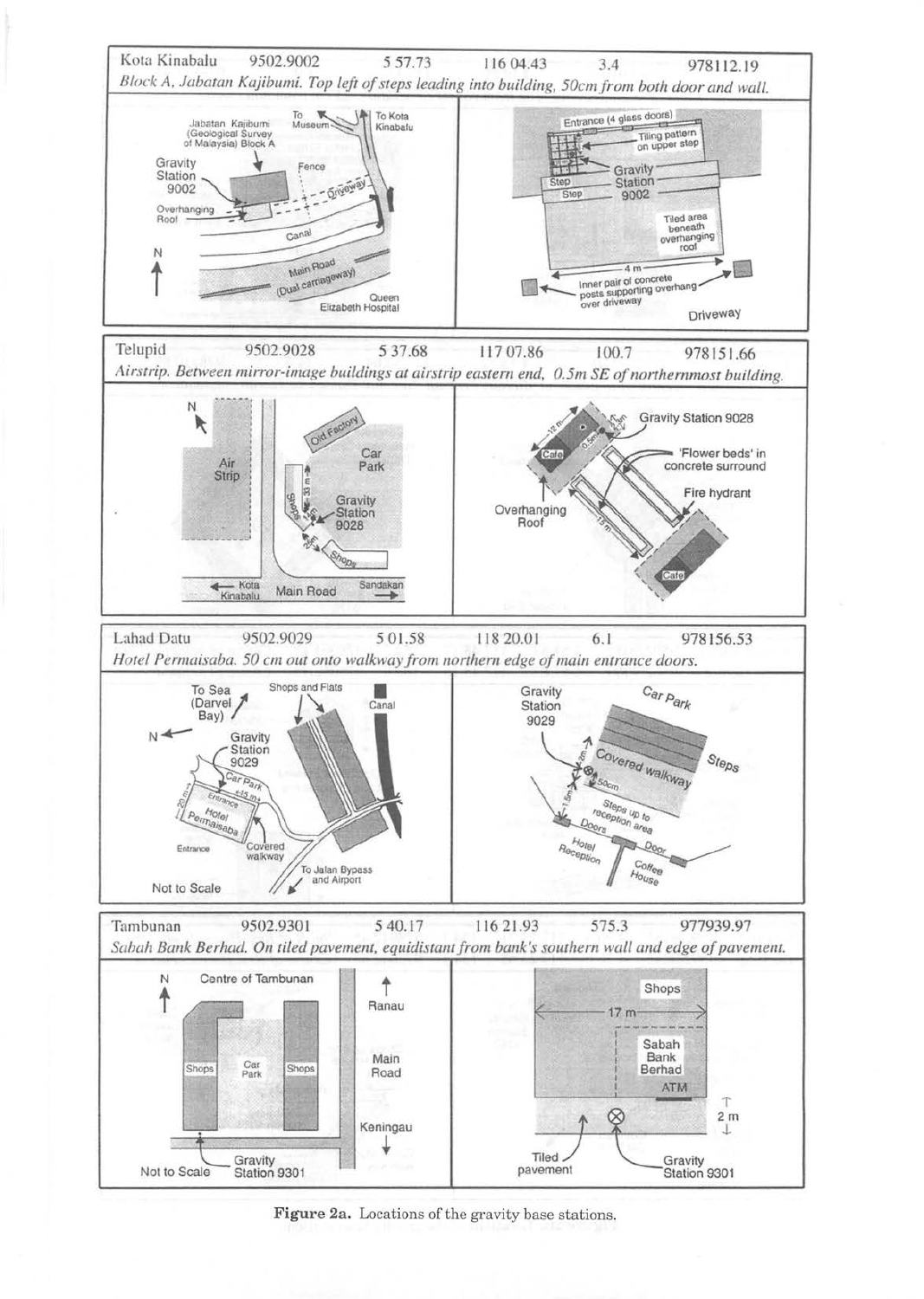

Figure 2b. Locations of the gravity base stations.